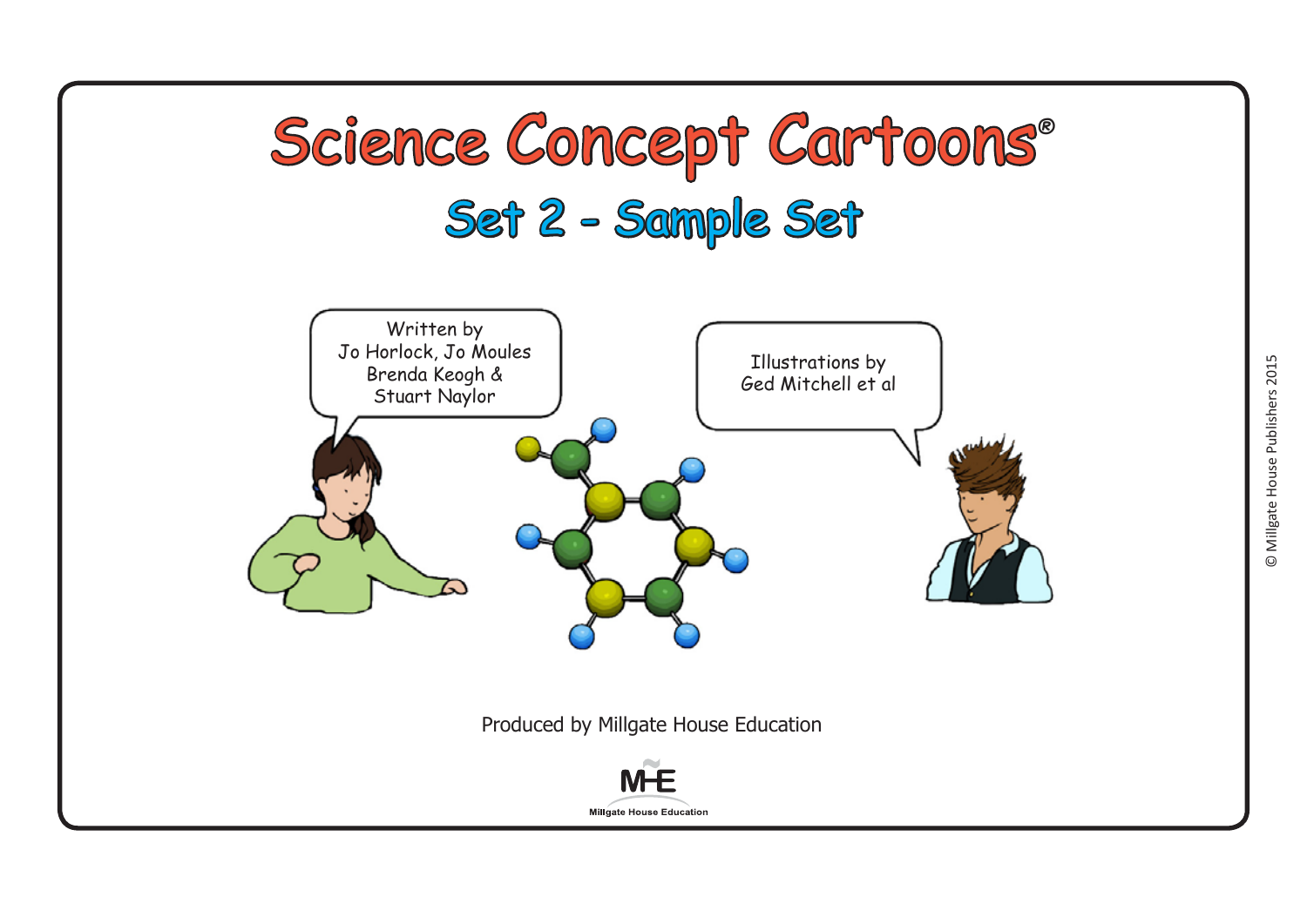## Science Concept Cartoons ® Set 2 - Sample Set

Concept Cartoons® are cartoon-style drawings that put forward a range of viewpoints about a particular situation. They are designed to intrigue, provoke discussion and stimulate thinking. Concept Cartoons make concepts problematic and provide a stimulus for developing ideas further.

Each Concept Cartoon can be used to stimulate a free standing discussion and enquiry. Alternatively, the Concept Cartoons can be linked together to form a larger topic or to create a project related to science.

Some Concept Cartoons may look as if they are too easy for some learners, but their deceptive simplicity can stimulate discussion about more challenging concepts and can often reveal some basic misunderstandings. Learners can create their own Concept Cartoons as a way of assessing and reviewing their current understanding.

Concept Cartoons do not always have a single right answer.

Each Concept Cartoon has support material, including ideas for follow up and some possible answers.

- \* Concept Cartoons are normally used to promote a group discussion.
- Ask learners to discuss why each character in the Concept Cartoon might hold their particular idea. Do they have any other ideas that might go in the blank speech bubble?
- Avoid being judgemental when learners are sharing their ideas. The uncertainty created by Concept Cartoons is productive.
- \* Provide an opportunity for learners to explore, challenge or consolidate the ideas raised through the Concept Cartoon(s).
- \* Provide time for learners to share their ideas.
- Have they changed their minds and why?

To learn more about Concept Cartoons and how they are used, visit: **<www.millgatehouse.co.uk> Twitter: @MillgateHouseEd**

When printing out the Concept Cartoons please select the landscape setting on your printer options

Copying of this material is permitted only within the purchasing institution.

Millgate House Education cannot accept any responsibility for any disruption to, or loss of, data which may occur when using this material.

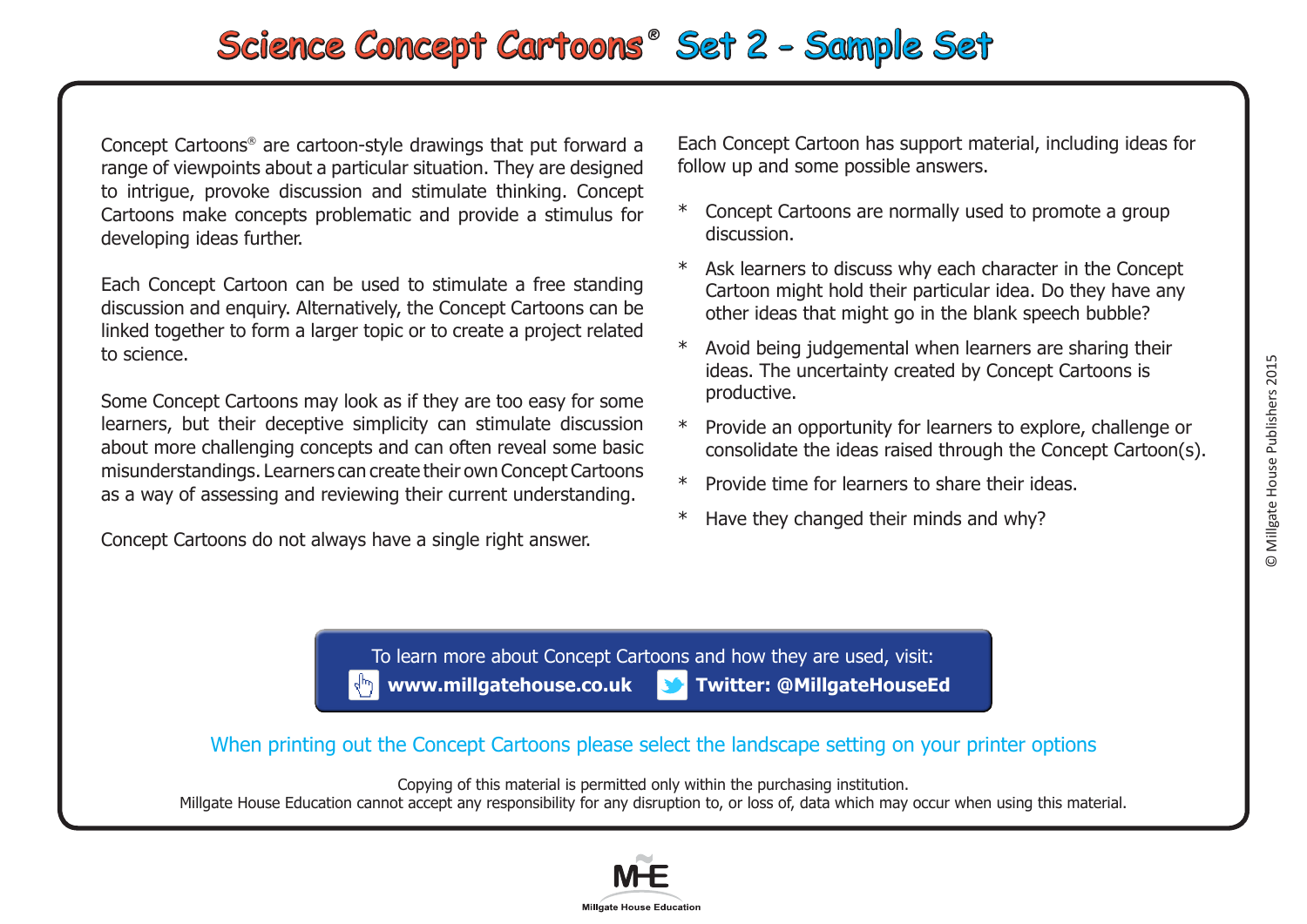## 5.11 Temperature change in reactions



[Follow up](#page-3-0) (D)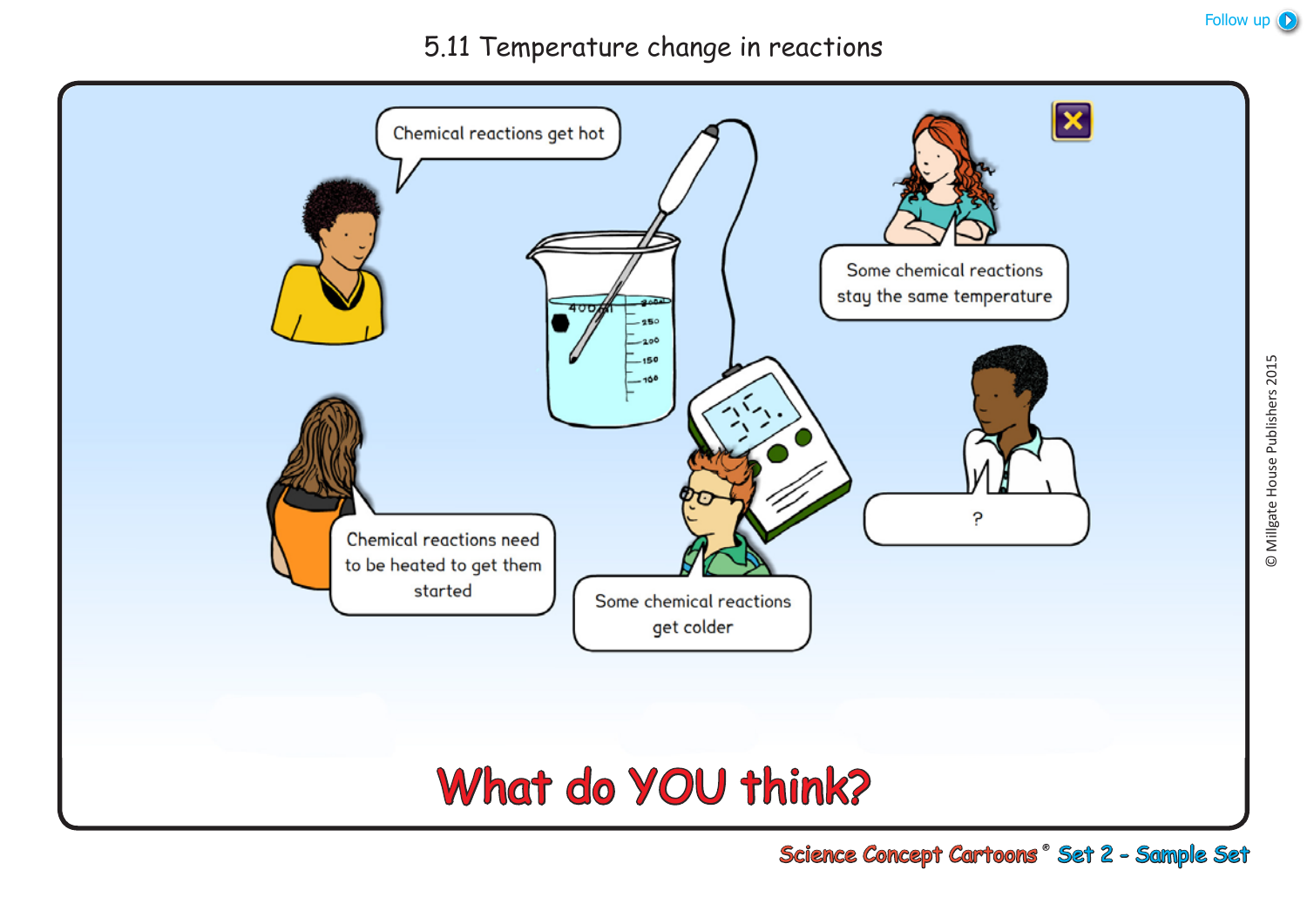## <span id="page-3-0"></span>Follow up Talk about some chemical reactions that you have seen. Do any of them get hot or cold? Mix some baking soda with vinegar and record the temperature. Find out whether the temperature changes as they react. Can you explain what is happening? What do you think exothermic and endothermic mean? **Millgate House Education**

5.11 Temperature change in reactions

Science Concept Cartoons ® Set 2 - Sample Set

[Ideas](#page-4-0)